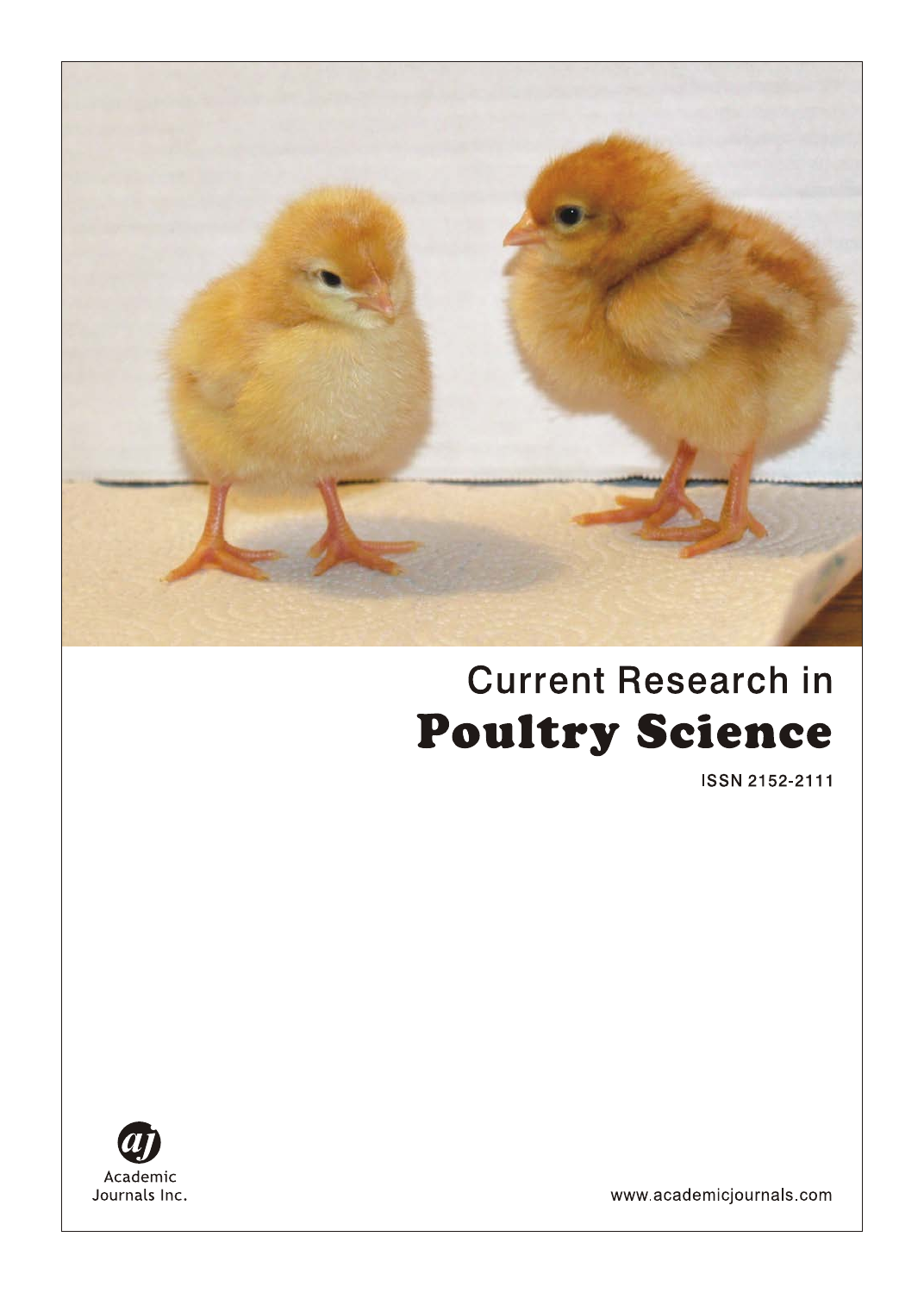#### **OPEN ACCESS Current Research in Poultry Science**

ISSN 2152-2111 DOI: 10.3923/crpsaj.2016.13.17



## **Research Article Endocrine Changes in Hens (***Gallus gallus domesticus***) Exposed to Red Spectrum of Light**

I.J. Reddy, Ashish Mishra, S. Mondal, Vaibhav Awachat and G. Ravi Kiran

Division of Animal Physiology, National Institute of Animal Nutrition and Physiology, Adugodi, Hosur Road, 560 030 Bangalore, India

### Abstract

Objective: The aim of this study was to investigate the effects of different wavelengths of light on egg production and associated hormonal changes during the later stages of productive period in white leghorn hens. Methodology: The effect of light colour on egg laying and endocrine profiles during 82-92 weeks of egg production was examined. Hens were exposed to normal (450 nm,  $n = 12$ , control) and far red (675 nm,  $n = 12$ , treated) sources of light. **Results:** Light intensity was equalized at photon output. Total egg production per hen was significantly influenced by the colour of light with the most eggs procured in red light and the fewest in normal light. Hens were more sensitive to light colour with elevated levels of estradiol ( $E_2B$ ), progesterone ( $P_4$ ), GnRH mRNA, Luteinizing hormone (LH) and egg production. Hens in normal light produced significantly fewer eggs than those under red spectrum light. The GnRH mRNA level was higher (p<0.01) in treated birds with high concentrations of LH, E<sub>2</sub>B and P<sub>4</sub> in plasma. More egg lay, less pause days in treated group may be the result of high GnRH associated with high concentrations of LH,  $E_2\beta$  and  $P_4$  concentration required for completion of egg formation and egg lay. Conclusion: It can be concluded that the red spectrum of light at 675 nm of wavelength of light may influence GnRH, gonadotrophic, gonadal hormones and increases egg production in ageing hens.

Key words: Neuroendocrine, endocrine changes, red light, domestic hen, luteinzing hormone

Received: May 26, 2016 **Accepted: June 05, 2016** Published: June 15, 2016

Citation: I.J. Reddy, Ashish Mishra, S. Mondal, Vaibhav Awachat and G. Ravi Kiran, 2016. Endocrine changes in hens (Gallus gallus domesticus) exposed to red spectrum of light. Curr. Res. Poult. Sci., 6: 13-17.

Corresponding Author: I.J. Reddy, Division of Animal Physiology, National Institute of Animal Nutrition and Physiology, Adugodi, Hosur Road, 560 030 Bangalore, India Tel: 91-080-25711304 Fax: 91-080-25711420

Copyright: © 2016 I.J. Reddy et al. This is an open access article distributed under the terms of the creative commons attribution License, which permits unrestricted use, distribution and reproduction in any medium, provided the original author and source are credited.

Competing Interest: The authors have declared that no competing interest exists.

Data Availability: All relevant data are within the paper and its supporting information files.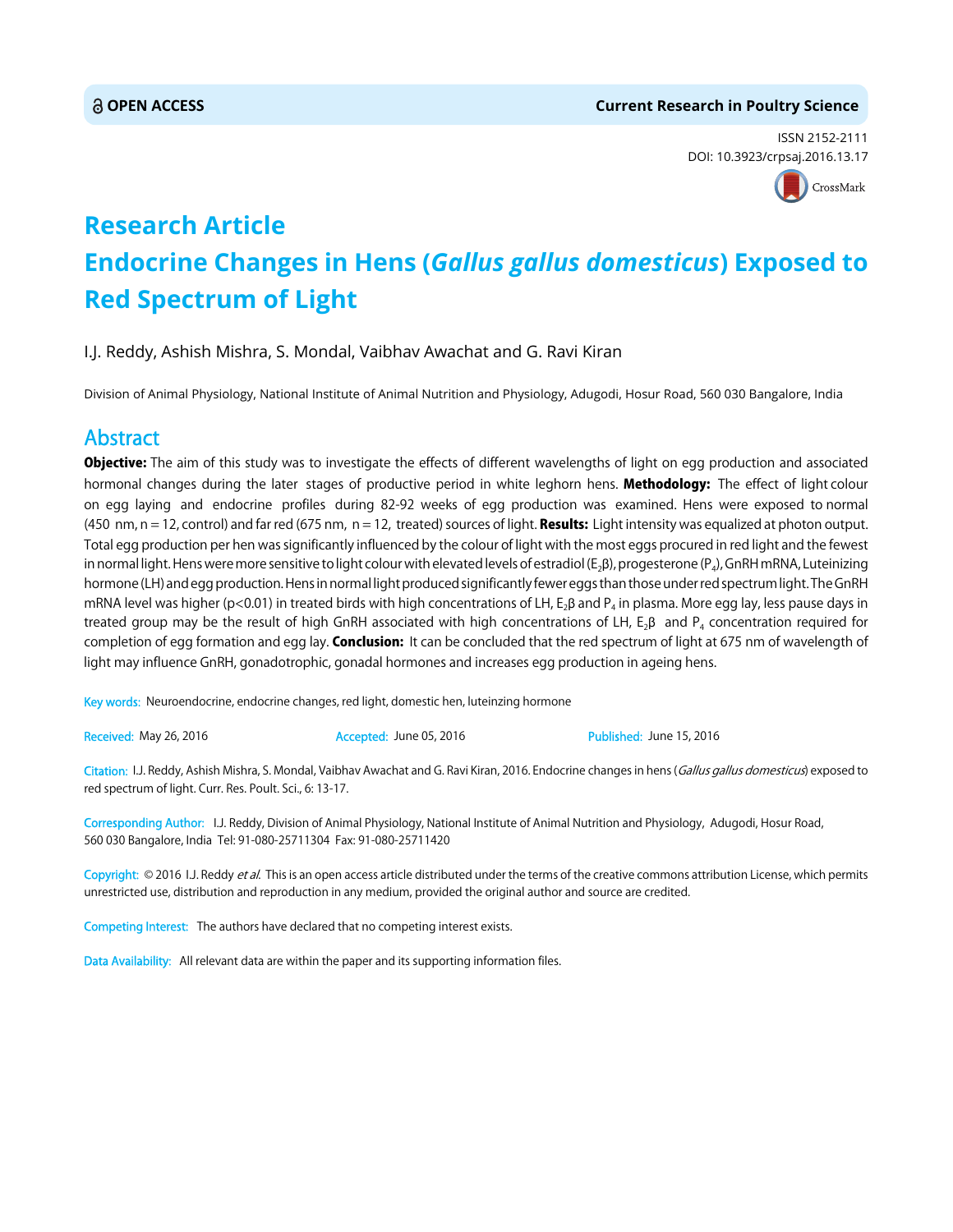#### INTRODUCTION

The photo sexual responses and subsequent alterations in reproductive activities in birds have been shown to be mediated by retinal and extra-retinal (brain) photoreceptors (EL-Halawani, 2007). Birds subjected to a gonad stimulating photoperiods, long wave radiation (630-750 nm) penetrates the tissue and directly acts on hypothalamic extra-retinal photoreceptors to stimulate reproductive function (Benoit, 1964; Benoit and Assenmacher, 1966; Menaker and Underwood, 1976; EL-Halawani, 2007). In contrast to the stimulatory effect of long wave radiation on reproductive activity, activation of retinal photoreceptors by visible radiation appears to be less effective to reproduction (Homma et al., 1972; Siopes and Wilson, 1980; EL-Halawani, 2007). The response to visible radiation is surmised to be mediated by the green-yellow bands of the light spectrum (545-575 nm), where the avian retina is maximally sensitive (Prescott and Wathes, 1999; Lewis and Morris, 2000; EL-Halawani, 2007). Taken together, the aforementioned findings lead to the following hypothesis: Photostimulation with radiation in the red band of the spectrum (630-750 nm) under minimum light intensity (brightness; minimum radiation in the green-yellow bands of the spectrum) will provide the greatest photostimulation effect and enhances egg production (EL-Halawani, 2007). This study aims at optimizing existing procedures and developing new tools for reproductive technologies of the future. To optimize existing management procedures, the effects of different light wavelength and photoperiod on egg production using ageing chickens was evaluated.

#### MATERIALS AND METHODS

At 82 weeks of age, 24 white leg horn birds were housed in individual cages (one bird per cage) under two-tier battery system. Birds were divided into two groups consisting of 12 birds in each. All birds were fed on the same layer ration  $(16\%$  CP and 11.72 MJ ME  $kg^{-1}$ ) as per the standard recommendations (Ranjhan, 1993) and were provided 16 h light and 8 h dark. Clean water was made available round the clock throughout the experimental period. From 82-92 weeks of age the birds in treatment group were exposed to 650 nm of wavelengths of light (red spectrum of light-treatment group). Controls were exposed to normal spectrum of light with white bulbs at 450 nm of wavelength of light and treated group were exposed to red spectrum of light at 650 nm of wavelengths of light with red bulbs. Bulbs were fixed in the experimental unit so as to provide uniform intensity of light to all the birds within the group without any

 variation as for as source of light with an intensity of 0.1 W m<sup>-2</sup> at bird-head level. Watts per square meter units were used because extra retinal photoreceptors located in bird's head detect energy level penetrating through the skull. The control group was (housed in separate partisan) provided with normal light bulbs 0.1 W  $m^{-2}$  at bird-head level. The lighting schedule was 16 h light and 8 h darkness. Daily egg production was recorded for each hen at the same time for 77 days. Mean weekly egg production was recorded from both the groups. Total number of pause days during 11 weeks period (77 days) was recorded. Ovipositions were recorded between 9 am to 12 noon in both the groups. Ovipositions in the control group were irregular with more days between the sequences of egg lay compared to treated group. Blood samples were collected from each bird by superficial venipuncture of the brachial vein starting from 82 weeks of age onwards at weekly intervals and continued until the end of experimental period at 92 weeks of age. Plasma was separated and stored at -20°C for hormone assay. Oviposition times were recorded, while collecting blood samples in both the groups. To determine the effect of red and normal spectrum of light on the distribution of Yellow Yolky Follicles (YYFs) (>8 mm) in the ovary, birds in both the groups were decapitated at the end of 92 weeks of age. Hypothalamic were dissected to include GnRH-I (Lewis and Morris, 2000) cell bodies. Hypothalamic and pituitary glands were weighed and snap frozen in liquid nitrogen and stored at -80°C until RNA extraction. The number of yellow yolky follicles >8 mm, follicles between 5 and 8 mm, residual ovary and oviduct weights were recorded. Hypothalamic cell bodies containing GnRH-I were cultured separately from both the groups in DMEM with phenol red, supplemented with 3.75% fetal calf serum and 65% horse serum, antibiotics: 100  $\mu$ g mL<sup>-1</sup> streptomycin and 100  $\mu$ g mL<sup>-1</sup> penicillin. The culture plates were placed in air tight containers and after equilibration with 95%  $O_2$  and 5%  $CO_2$  transferred to an incubator maintained at  $37^{\circ}$ C. Media changed for every 2 days and maintained for 6 days. Superficial fluid is removed and the cells which were attached are subjected to RNA extraction with microliter trizol (Invitrogen). The tissues were disrupted using homogenizer. The yield of RNA was quantified by measuring the optical density of a sample diluted to 1:50 at 260 and 280 nm and its quality was confirmed by running a sample out on a formaldehyde gel.

**Reverse transcription of total RNA:** A sample of  $(4 \mu L)$  of total RNA was reverse transcribed using a first strand synthesis kit as per the manufacturer's instructions. Reverse transcribed samples were diluted to 40  $\mu$ L in dH<sub>2</sub>O. The PCR primers in QC RT-PCR assays for GnRH mRNA were made from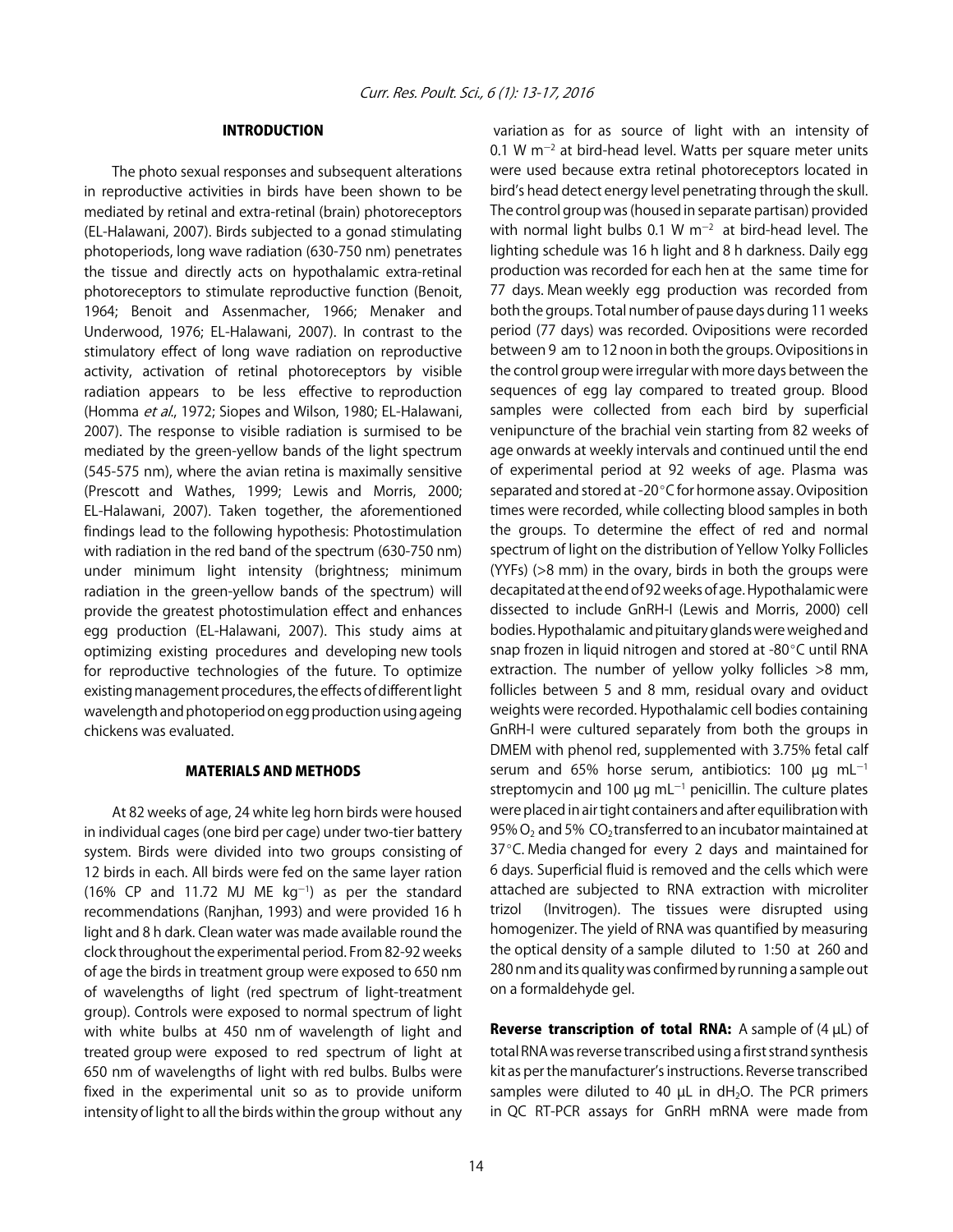GenBank Accession No: X69491. The GnRH-I forward primer as TGGGTTTGTTGATGGTGTTGT and reverse primer as ATTTTCCAGCGGGAAGAGTTG. Chicken GnRH-I in both control and treated group were measured by quantitative (QC) RT-PCR assays. Oligonucleotide primers for the amplification of neuroendocrine gene GnRH were designed using the "primer" software package version 0.5 and published cDNA sequences. The PCR amplification of was carried out in a thermo-fast low profile 96 well plate on a programmable heating block. The PCR conditions were 30 cycles (94 $^{\circ}$ C, 20 sec; 62 $^{\circ}$ C, 20 sec;  $72^{\circ}$ C, 20 sec) for GnRH-I.

Analysis of hormones: Chicken cLH antisera and pure hormone were obtained from John. A. Proudman, USDA as a gift from USA. The intra and inter coefficient variation for cLH was 4.45 and 8.12%, respectively with sensitivity of the hormone 0.01 ng mL $^{-1}$  per tube as per the method described previously (Sharp *et al.*, 1987). The  $E_2\beta$  and P<sub>4</sub> samples were analysed with RIA kits obtained from ImmunoTech, France.

**Statistical analysis:** Measurements were given as Mean $\pm$ SE. The significance of differences between means was analysed by F-test. The data on egg production, LH,  $E_2\beta$  and  $P_4$  were subjected to correlation coefficient analysis to study the influence of the hormones on egg production. Differences were considered significant at a value of p<0.01. The statistical analysis were carried out following the standard method (Snedecor and Cochran, 1994). Log transformed data was performed for GnRH-I mRNA data by one way ANOVA analysis.

#### RESULTS

The plasma  $E_2\beta$  level in birds of control group varied between  $241.11 \pm 1.02$  to  $51.12 \pm 1.01$  pg mL<sup>-1</sup> during 82-92 weeks of age (Fig. 1). In treatment group plasma  $E_2\beta$ increased from 236.14 $\pm$ 1.33 to 269.19 $\pm$ 1.20 pg mL<sup>-1</sup> during 82-92 weeks of age. The  $P_4$  secretion in the two groups also followed a similar pattern as estradiol and is presented in Fig. 2. However, intermittent hormonal fluctuations were observed in both control and treated groups. Egg production in birds exposed to red spectrum of light was positively correlated with  $E_2 \beta$  (r = 071),  $P_4$  (r = 0.65) and LH (r = 0.54), whereas GnRH-I mRNA level was positively correlated with E<sub>2</sub> $\beta$  (r = 0.63), P<sub>4</sub> (r = 0.71) and LH (r = -0.59) and negatively correlated with pause days ( $r = -0.18$ ). Plasma LH concentration in control group varied between  $2.32\pm0.09$  to  $3.5\pm0.4\,$  ng mL $^{-1}$  during 82-92 weeks of age (Fig. 3). In treatment group, plasma LH increased from  $2.15\pm$ 0.11 to 5.01  $\pm$ 0.02 ng mL $^{-1}$  during 82-92 weeks of age.



Fig. 1: Plsma estradiol (pg)  $mL^{-1}$ ) between control and treated birds



Fig. 2: Plasma progesterone (pg mL $^{-1}$ ) between control and treated birds



Fig. 3: Mean LH concentration between control birds and treated birds

The LH levels fluctuated between the two groups and treated birds showed significantly (p<0.01) higher levels over the controls. In treatment group, the increase in LH level was of greater magnitude due to the exposure of red spectrum of light (treatment) for eleven weeks (Fig. 3).

**GnRH-I mRNA:** There were differences in hypothalamic GnRH-I mRNAs expression between treated and control hens. The GnRH-I mRNA levels were significantly higher in birds exposed to red spectrum of light (16.44) over the control birds (8.31). The GnRH concentration was expressed in  $10^{-14}$  moles per hypothalamus (Fig. 4).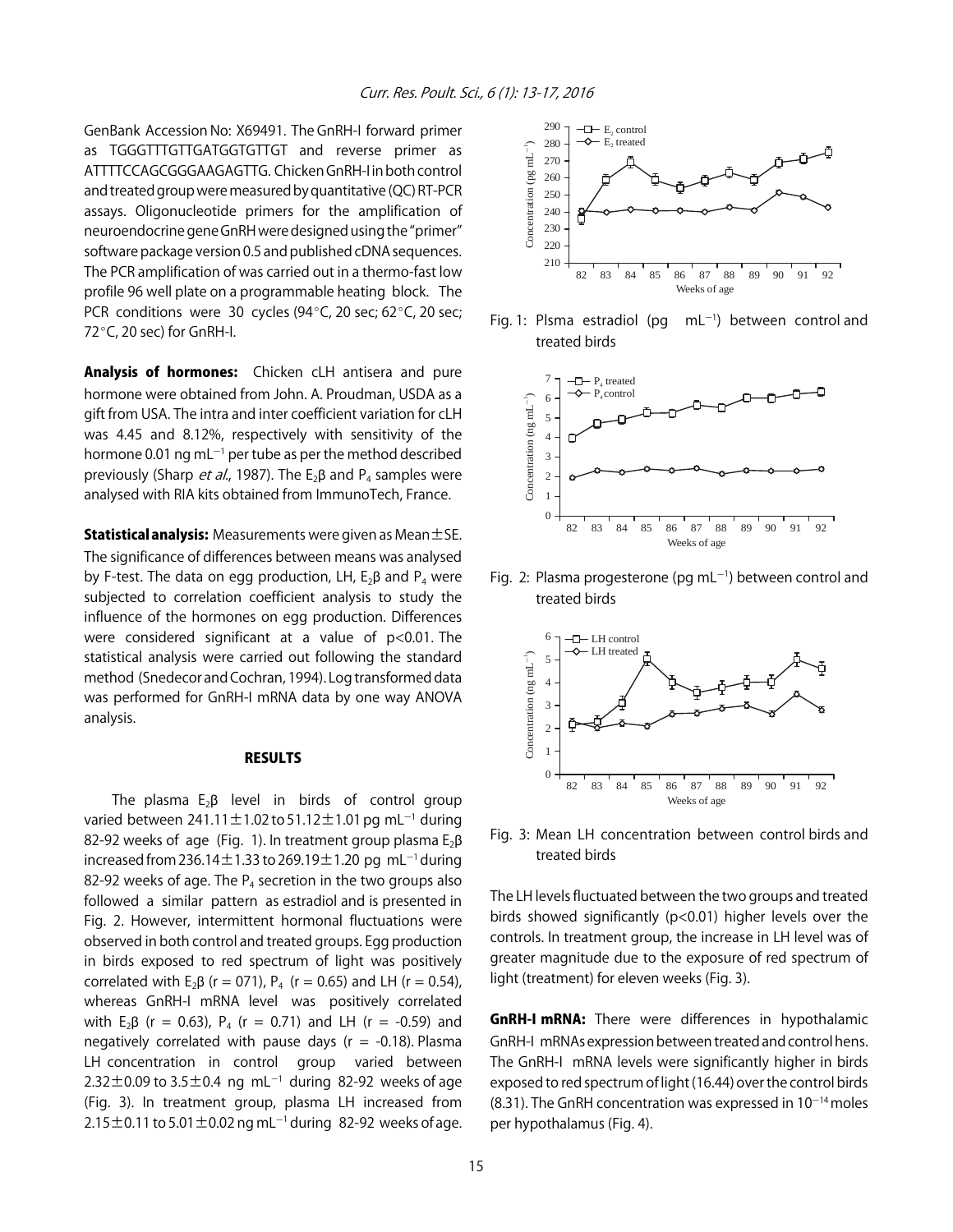

Fig. 4: Hypothalamic GnRH-I mRNA in control birds and treated birds



Fig. 5: Percentage of egg production, percentage of pause days, difference in percentage of egg production between control and treated birds



Fig. 6: Effect of wavelengh of light on body weight, pituitary weight, residual ovary weight and oviduct weight and numbers of yellow yolk follicles in control and treated birds

#### Influence of different spectrum of light on egg production **parameters:** The average egg production (bird per week)

exposed to red spectrum of light (treatment group) from 82-92 weeks of age was significantly (p<0.01) higher than the controls (Fig. 5). It fluctuated between 89-90% and 75-77.92% in birds exposed to red spectrum of light and incandescent light, respectively. The difference in egg production per bird per week was significant between two groups from 82 weeks of age to 92 weeks of age. The percentages of pause days during the 11 weeks period (77 days) (Fig. 5) were  $17.0 \pm 0.12$  in the treatment group as against 7.00 $\pm$ 0.41 in control group. Residual ovary is the one after removal of the hierarchal follicles F1-F5. It comprises of small yellow and white follicles but not stroma alone. Egg production in treatment group between 82 and 92 weeks of age, improved by 12.93% over control group (Fig. 6).

#### **DISCUSSION**

It is evident that hens photostimulated with light spectrum at the 675 nm wavelength showed more egg production as compared with those photostimulated with 450 nm wavelengths or full light spectrum from incandescent lamps. However, it is not known whether the amount of energy emitted by red light is exceeding or below the level that is ideal for optimum egg production. It is possible that excess energy penetrating the brain may have stimulatory effect on egg production and less energy may not be sufficient to maximize egg production. Accordingly, the effect of 675 and 450 nm of wavelength of light on egg production was tested. This may be explained by the fact that wavelengths of higher intensities possess higher power and are thus able to penetrate the skull, brain tissue more easily and stimulate receptors responsible for GnRH release in the hypothalamus and these receptors are suggested to be sensitive to light directly passing through the skull instead of perception of light by retina (Kuenzel, 1993; Bedecarrats et al., 2006, 2009; Lewis and Morris, 2000; Lewis et al., 2005). The GnRH intern stimulates gonadotrophic and gonadal hormones. It is well established that GnRH, LH, FSH and steroid hormones act simultaneously on follicular development, ovulation, egg formation and egg lay in hen. Thus the red spectrum of light in layer hen house changed the reproductive system of hen from low functional sate to a high functional and increased egg production by 12.93% in treated group from 82-92 weeks of age (Fig. 5). This may be attributed to high GnRH in the treated group relative to control group (Fig. 4). Further, normal wavelengths of light may not be able to penetrate the skull (Morgan et al., 1995; Bedecarrats et al., 2006, 2009) thus, light at this intensity may be unable or less likely to excite receptors to release GnRH. Decreased GnRH, LH,  $E_2$ B and P<sub>4</sub> levels in control birds under normal wavelengths of light also support this hypothesis. The decreased GnRH in the